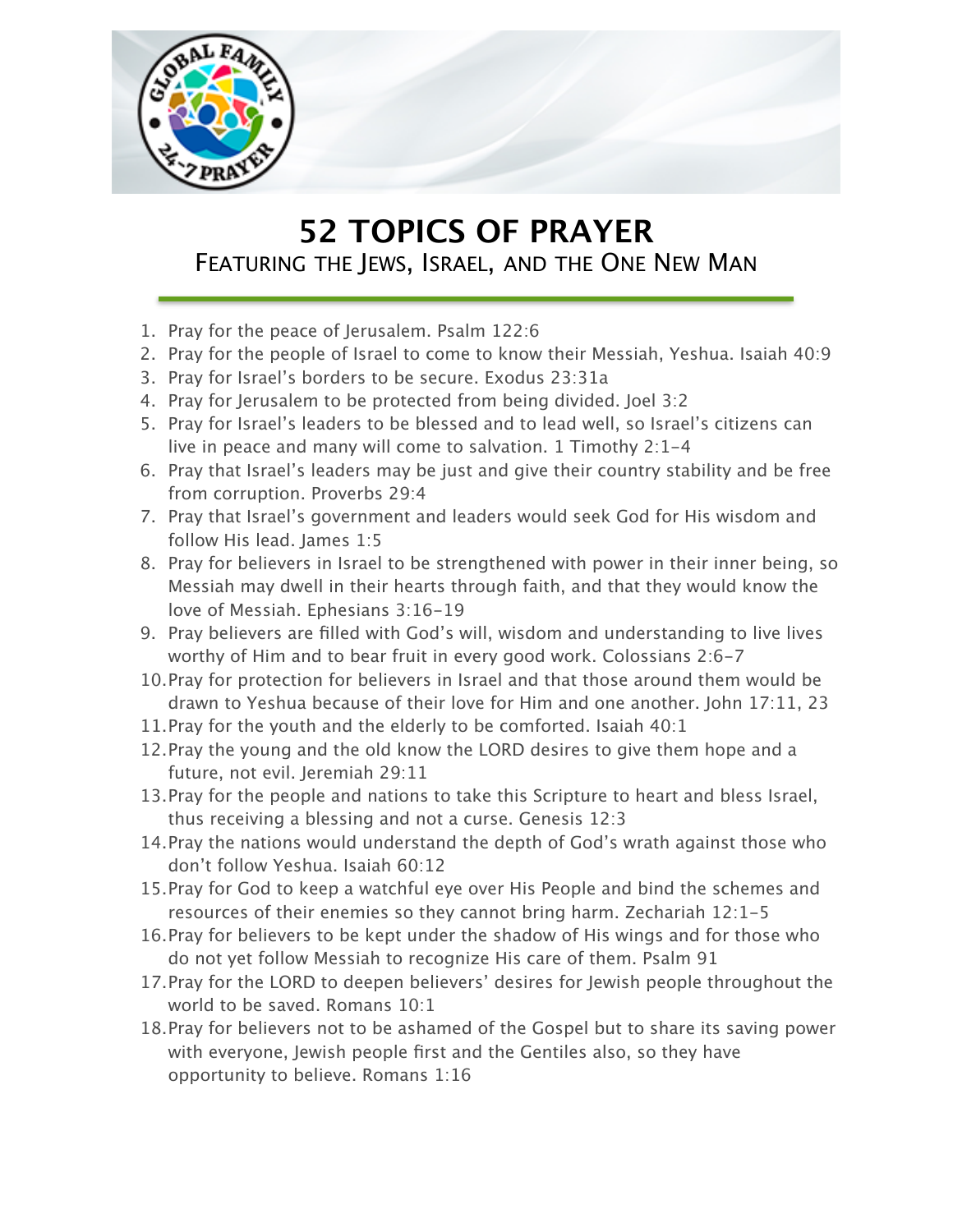- 19.Ask the LORD to, even now, pour out a spirit of grace and supplication so that many will see Yeshua and mourn for Him, having a full revelation of who He is. Zechariah 12:10
- 20.Pray for Jewish people the world over to call on the LORD and be saved and blessed. Romans 10:12-13
- 21.Pray for Jewish people to turn to the LORD so the veil would be taken away. 2 Corinthians 3:16
- 22.Because Israel has experienced a hardening in part, may the fullness of the Gentiles come, so all Israel will be saved. Romans 11:25-26
- 23.Pray for Jewish believers in Jeshua to be filled with the knowledge of God through all spiritual wisdom and understanding, bearing fruit and giving thanks. Colossians 1:9-12
- 24.Pray for wisdom and revelation to know Him better and to know the hope, riches, and power available to them. Ephesians 1:15-19
- 25.Ask that the hearts of Jews around the world be set on things above. Colossians  $3:1-4$
- 26.Ask God that wherever Jewish Messianic believers are and wherever they go, they will only rely on the LORD and preach the Word boldly, with signs and wonders following. Acts 14:3
- 27.Pray that Jewish believers continue to meet together and exhort one another, more and more. Hebrews 10:25
- 28.Ask God that all Jewish people around the world who are responding to the prophetic call to return to the land of Israel in these last days be guided and provided for by His Spirit. Isaiah 11:10-16
- 29.Pray each one returning to Israel experiences God's protective care as they travel to Israel and make their new home there. Isaiah 43:5-7
- 30.Pray for people to understand and value the Jewish people the way God does. Romans 9:4-5
- 31.Ask that the LORD would be a refuge for the Jewish peoples and that He would keep them from all harm, and execute righteousness and judgment on their behalf. Psalm 9:9; Psalm 103:6
- 32.Pray for Gentile believers to, by their lives, provoke Israel to godly jealousy. Romans 11:11
- 33.Pray for the Church to understand God's heart and plans for Israel and for the Jewish peoples and to stand with them. Genesis 12:3
- 34.Pray for the false teaching of replacement theology to be exposed and abandoned. Romans 11:1, 27-29, Ephesians 4:14
- 35.Pray the Church would understand and embrace the Hebraic roots of Christianity. Romans 4:16; Romans 11:16-18
- 36.Pray for Gentile believers to experience life together with Jewish believers as One New Man. Ephesians 2:14-16; Romans 15:5-6,13
- 37.Pray for your own nation's relationship with Israel and the Jewish peoples.